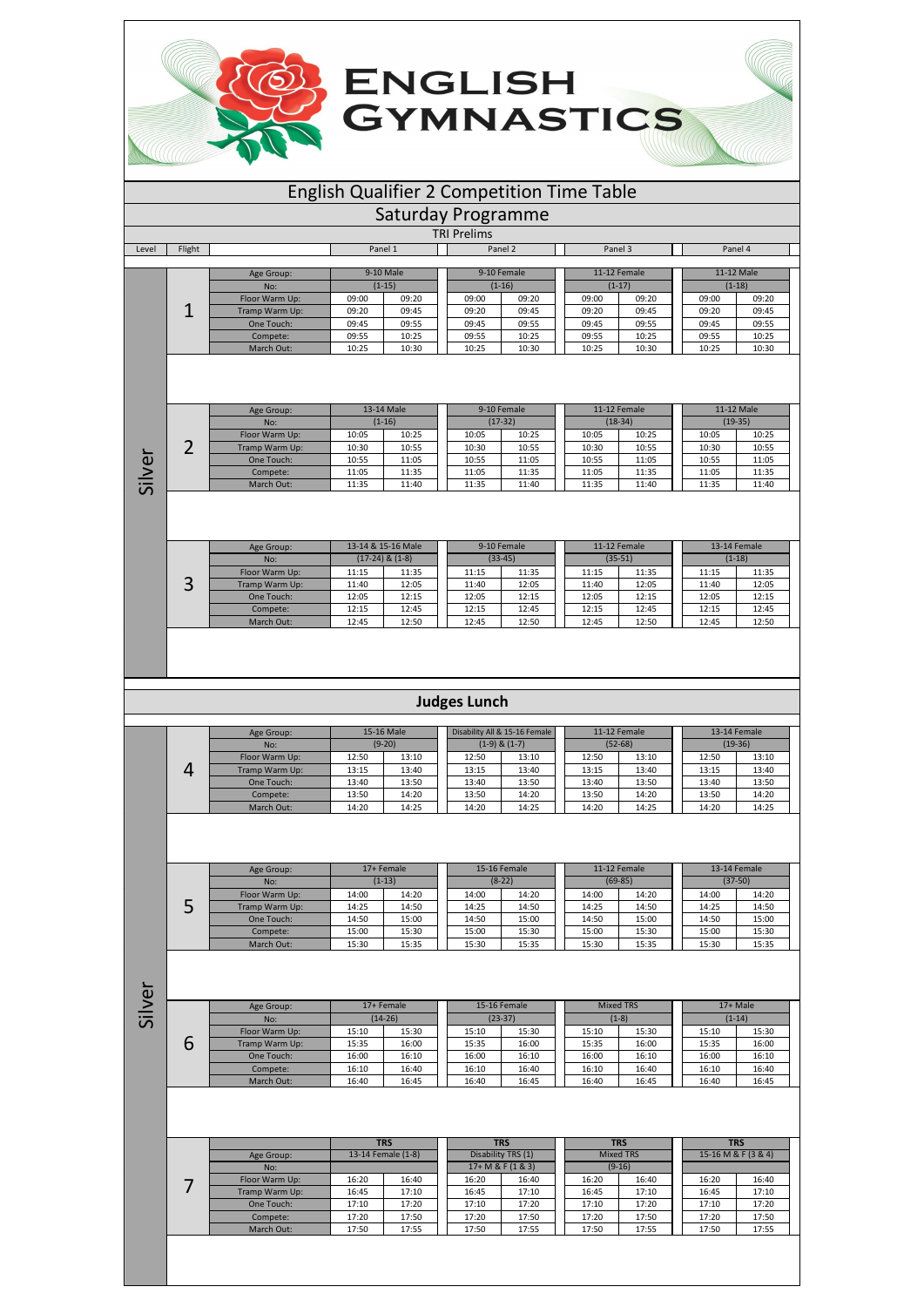

|        |                |                                     |                |                          |                           |                          | <b>English Qualifier 2 Competition Time Table</b> |
|--------|----------------|-------------------------------------|----------------|--------------------------|---------------------------|--------------------------|---------------------------------------------------|
|        |                |                                     |                |                          | <b>Saturday Programme</b> |                          |                                                   |
|        |                |                                     |                |                          | <b>DMT</b>                |                          |                                                   |
| Level  | Flight         |                                     |                | Panel 5                  |                           | Panel 6                  |                                                   |
|        |                | Age Group:                          |                | 17+ Female (11)          |                           | 11-12 Female             |                                                   |
|        |                | Age Group:                          |                | $17+$ Male (4)           |                           | $(1-13)$                 |                                                   |
|        |                | Floor Warm Up                       | 10:00          | 10:20                    | 10:00                     | 10:20                    |                                                   |
|        | 1              | Warm up Pass 1 & 2                  | 10:25          | 10:40                    | 10:25                     | 10:40                    |                                                   |
|        |                | Compete Pass 1 & 2:                 | 10:40          | 10:55                    | 10:40                     | 10:55                    |                                                   |
|        |                | Warm Up Pass 3 & 4                  | 10:55          | 11:05                    | 10:55                     | 11:05                    |                                                   |
|        |                | Compete Pass 3 & 4                  | 11:05          | 11:20                    | 11:05                     | 11:20                    |                                                   |
|        |                | March Out                           | 11:20          | 11:25                    | 11:20                     | 11:25                    |                                                   |
|        |                |                                     |                |                          |                           |                          |                                                   |
|        |                | Age Group:<br>No:                   |                | 15-16 Female<br>$(1-11)$ |                           | 13-14 Female<br>$(1-11)$ |                                                   |
|        |                |                                     |                |                          |                           |                          |                                                   |
|        |                | Floor Warm Up<br>Warm up Pass 1 & 2 | 11:00<br>11:25 | 11:20<br>11:40           | 11:00<br>11:25            | 11:20<br>11:40           |                                                   |
|        | $\overline{2}$ | Compete Pass 1 & 2:                 | 11:40          | 11:55                    | 11:40                     | 11:55                    |                                                   |
| Silver |                | Warm Up Pass 3 & 4                  | 11:55          | 12:05                    | 11:55                     | 12:05                    |                                                   |
|        |                | Compete Pass 3 & 4                  | 12:05          | 12:20                    | 12:05                     | 12:20                    |                                                   |
|        |                | March Out                           | 12:20          | 12:25                    | 12:20                     | 12:25                    |                                                   |
|        |                |                                     |                |                          |                           |                          |                                                   |
|        |                | Age Group:                          |                | Disability               |                           | 13-14 Female             |                                                   |
|        |                | No:                                 |                | $(1-9)$                  |                           | $(12-22)$                |                                                   |
|        |                | Floor Warm Up                       | 12:00          | 12:20                    | 12:00                     | 12:20                    |                                                   |
|        | 3              | Warm up Pass 1 & 2                  | 12:25          | 12:40                    | 12:25                     | 12:40                    |                                                   |
|        |                | Compete Pass 1 & 2:                 | 12:40          | 12:55                    | 12:40                     | 12:55                    |                                                   |
|        |                | Warm Up Pass 3 & 4                  | 12:55          | 13:05                    | 12:55                     | 13:05                    |                                                   |
|        |                | Compete Pass 3 & 4                  | 13:05          | 13:15                    | 13:05                     | 13:15                    |                                                   |
|        |                | March Out                           | 13:15          | 13:20                    | 13:15                     | 13:20                    |                                                   |
|        |                |                                     |                |                          |                           |                          |                                                   |
|        |                |                                     |                |                          | Judges Lunch              |                          |                                                   |
|        |                |                                     |                |                          |                           |                          |                                                   |
|        |                | Age Group:                          |                | 9-10 Mixed               |                           | 11-12 Male               |                                                   |
|        |                | No:                                 |                | $(1-13)$                 |                           | $(1-12)$                 |                                                   |
|        |                | Floor Warm Up                       | 13:35          | 13:55                    | 13:35                     | 13:55                    |                                                   |
|        |                | Warm up Pass 1 & 2                  | 14:00          | 14:15                    | 14:00                     | 14:15                    |                                                   |
|        | 4              | Compete Pass 1 & 2:                 | 14:15          | 14:30                    | 14:15                     | 14:30                    |                                                   |
|        |                | Warm Up Pass 3 & 4                  | 14:30          | 14:40                    | 14:30                     | 14:40                    |                                                   |
|        |                | Compete Pass 3 & 4                  | 14:40          | 14:50                    | 14:40                     | 14:50                    |                                                   |
| Silver |                | March Out                           | 14:50          | 14:55                    | 14:50                     | 14:55                    |                                                   |
|        |                |                                     |                |                          |                           |                          |                                                   |
|        |                | Age Group:                          |                | 13-14 Male               |                           | 15-16 Male               |                                                   |
|        |                | No:<br>Floor Warm Up                | 14:30          | $(1-13)$                 | 14:30                     | $(1-9)$<br>14:50         |                                                   |
|        |                | Warm up Pass 1 & 2                  | 14:55          | 14:50<br>15:10           | 14:55                     | 15:10                    |                                                   |
|        | 5              | Compete Pass 1 & 2:                 | 15:10          | 15:25                    | 15:10                     | 15:25                    |                                                   |
|        |                | Warm Up Pass 3 & 4                  | 15:25          | 15:35                    | 15:25                     | 15:35                    |                                                   |
|        |                | Compete Pass 3 & 4                  | 15:35          | 15:45                    | 15:35                     | 15:45                    |                                                   |
|        |                | March Out                           | 15:45          | 15:50                    | 15:45                     | 15:50                    |                                                   |
|        |                |                                     |                |                          |                           |                          |                                                   |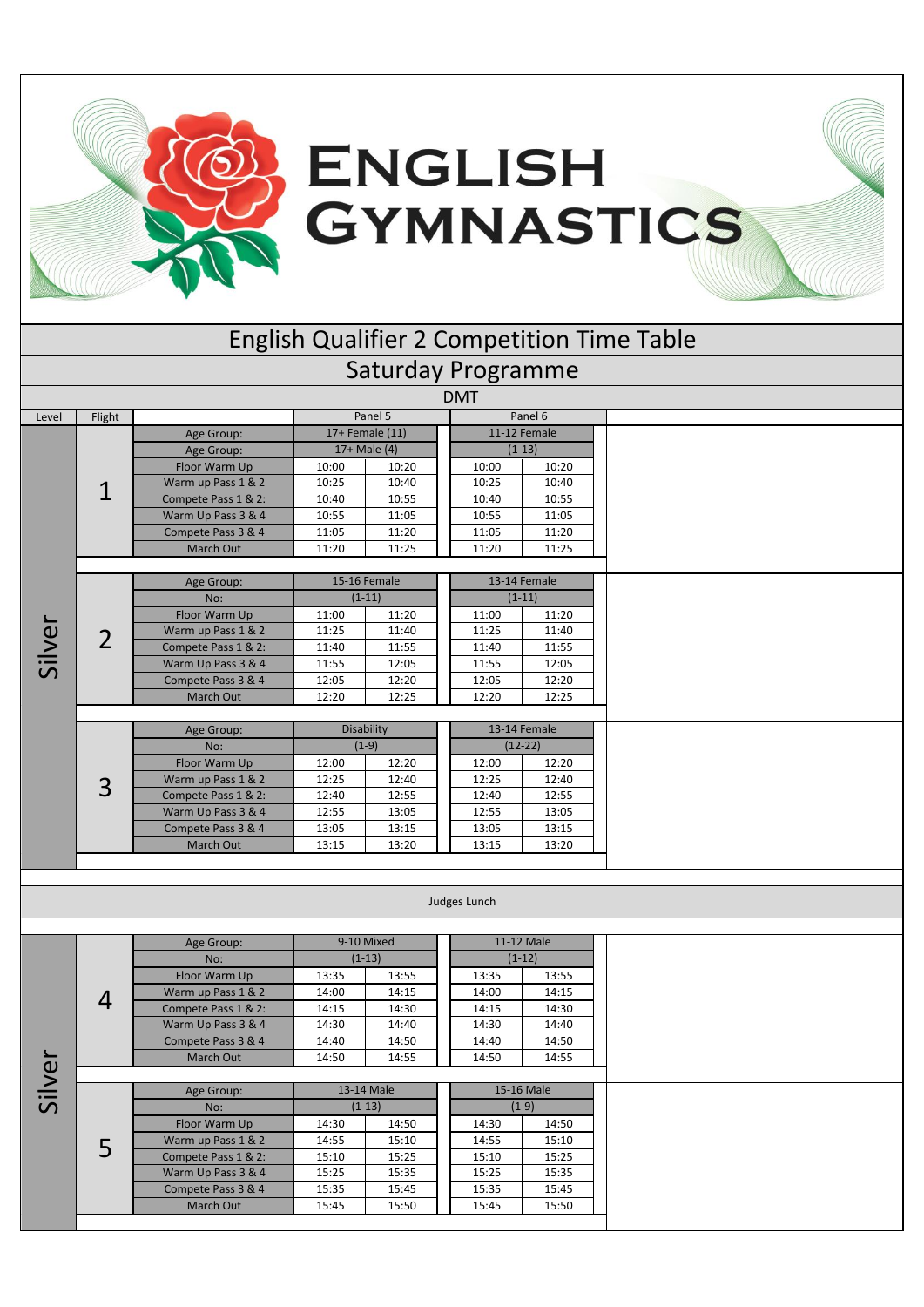## English Qualifier 2 Competition Time Table

**GYMNASTICS** 

**ENGLISH** 

|       |                |                               |                   | <b>Sunday Programme</b>    |                |                               |                |                                                   |
|-------|----------------|-------------------------------|-------------------|----------------------------|----------------|-------------------------------|----------------|---------------------------------------------------|
|       |                |                               |                   | <b>TRI Prelims</b>         |                |                               |                |                                                   |
| Level | <b>Flight</b>  |                               | Panel 1           |                            |                | Panel <sub>2</sub>            |                | Panel 3                                           |
|       |                |                               |                   |                            |                |                               |                |                                                   |
|       |                | <b>Age Group:</b>             |                   | 9-10 Male & Female         |                | <b>11-12 Male</b><br>$(1-15)$ |                | 11-12 Female<br>$(1-16)$                          |
|       |                | No:<br>Floor Warm Up:         | 09:30             | $(1-7)$ & $(1-7)$<br>09:50 | 09:30          | 09:50                         | 09:30          | 09:50                                             |
|       | $\mathbf{1}$   | <b>Tramp Warm Up:</b>         | 09:50             | 10:15                      | 09:50          | 10:15                         | 09:50          | 10:15                                             |
|       |                | One Touch:                    | 10:15             | 10:25                      | 10:15          | 10:25                         | 10:15          | 10:25                                             |
|       |                | Compete:                      | 10:25             | 10:50                      | 10:25          | 10:50                         | 10:25          | 10:50                                             |
|       |                | <b>March Out:</b>             | 10:50             | 10:55                      | 10:50          | 10:55                         | 10:50          | 10:55                                             |
|       |                | <b>Age Group:</b><br>No:      |                   | 15-16 Female<br>$(1-16)$   |                | 13-14 Female<br>$(1-15)$      |                | 11-12 Female & 13-14 Male<br>$(17-20)$ & $(1-12)$ |
|       |                | Floor Warm Up:                | 10:30             | 10:50                      | 10:30          | 10:50                         | 10:30          | 10:50                                             |
|       | $\overline{2}$ | <b>Tramp Warm Up:</b>         | 10:55             | 11:20                      | 10:55          | 11:20                         | 10:55          | 11:20                                             |
|       |                | One Touch:                    | 11:20             | 11:30                      | 11:20          | 11:30                         | 11:20          | 11:30                                             |
| Gold  |                | Compete:                      | 11:30             | 11:55                      | 11:30          | 11:55                         | 11:30          | 11:55                                             |
|       |                | March Out:                    | 11:55             | 12:00                      | 11:55          | 12:00                         | 11:55          | 12:00                                             |
|       |                |                               |                   |                            |                |                               |                |                                                   |
|       |                | <b>Age Group</b>              |                   | 15-16 Female               |                | 13-14 Female                  |                | 13-14 Male & 17-21 Male                           |
|       |                | No:                           |                   | $(17-28)$                  |                | $(16-28)$                     |                | $(13-22)$ & $(1-6)$                               |
|       |                | Floor Warm Up:                | 11:35             | 11:55                      | 11:35          | 11:55                         | 11:35          | 11:55                                             |
|       | $\overline{3}$ | Tramp warm Up:                | 12:00             | 12:25                      | 12:00          | 12:25                         | 12:00          | 12:25                                             |
|       |                | One Touch:                    | 12:25             | 12:35                      | 12:25          | 12:35                         | 12:25          | 12:35                                             |
|       |                | Compete:<br><b>March Out:</b> | 12:35<br>13:00    | 13:00<br>13:05             | 12:35<br>13:00 | 13:00<br>13:05                | 12:35<br>13:00 | 13:00<br>13:05                                    |
|       |                |                               |                   |                            |                |                               |                |                                                   |
|       |                |                               |                   | Judges Lunch               |                |                               |                |                                                   |
|       |                | <b>Age Group</b>              |                   | Disability Cat 1 & Cat 2   |                | 17-21 Female                  |                | 17-21 Male                                        |
|       |                | No:                           | $(1-8)$ & $(1-6)$ |                            |                | $(1-12)$                      |                | $(7-20)$                                          |
|       |                | Floor Warm Up:                | 13:00             | 13:20                      | 13:00          | 13:20                         | 13:00          | 13:20                                             |
|       | 4              | Tramp warm Up:                | 13:25             | 13:50                      | 13:25          | 13:50                         | 13:25          | 13:50                                             |
|       |                | One Touch:                    | 13:50             | 14:00                      | 13:50          | 14:00                         | 13:50          | 14:00                                             |

Gold

5

Age Group No:

One Touch:<br>
Compete:<br>
March Out:

|   |                       |       | <b>TRS</b> |       | <b>TRS</b>                  |                             | <b>TRS</b>                 |  |
|---|-----------------------|-------|------------|-------|-----------------------------|-----------------------------|----------------------------|--|
|   | <b>Age Group</b>      |       | 9-12 Mixed |       | 13-14 Male & Female (4 & 7) | 15-16 Male & Female (1 & 8) |                            |  |
|   | No:                   |       | $(1-12)$   |       | Disability (1-3)            |                             | Senior Male & Female (1&4) |  |
| 6 | Floor Warm Up:        | 15:10 | 15:30      | 15:10 | 15:30                       | 15:10                       | 15:30                      |  |
|   | <b>Tramp warm Up:</b> | 15:35 | 16:05      | 15:35 | 16:05                       | 15:35                       | 16:05                      |  |
|   | One Touch:            | 16:05 | 16:15      | 16:05 | 16:15                       | 16:05                       | 16:15                      |  |
|   | Compete:              | 16:15 | 16:45      | 16:15 | 16:45                       | 16:15                       | 16:45                      |  |
|   | March Out:            | 16:45 | 16:50      | 16:45 | 16:50                       | 16:45                       | 16:50                      |  |

**Compete: 14:00 | 14:25 | 14:00 | 14:25 | 14:00 | 14:25** March Out: 14:25 | 14:30 | 14:25 | 14:30 | 14:25 | 14:30

Floor Warm Up: 14:05 14:25 14:05 14:25 14:25 14:25 14:30 14:55 14:30 14:55 14:30 14:55 Tramp warm Up: 14:30 14:55 14:30 14:55 14:30 14:55 14:30 14:55 14:30 14:55 15:05 14:55 15:05

 $(1-13)$ 15-16 Male 17-21 Female (13-20)

 $(1-9)$  &  $(1-6)$ 

Senior Male & Female

**Compete: 15:05 | 15:30 | 15:05 | 15:30 | 15:30** | 15:30 March Out: 15:30 | 15:35 | 15:30 | 15:35 | 15:30 | 15:35